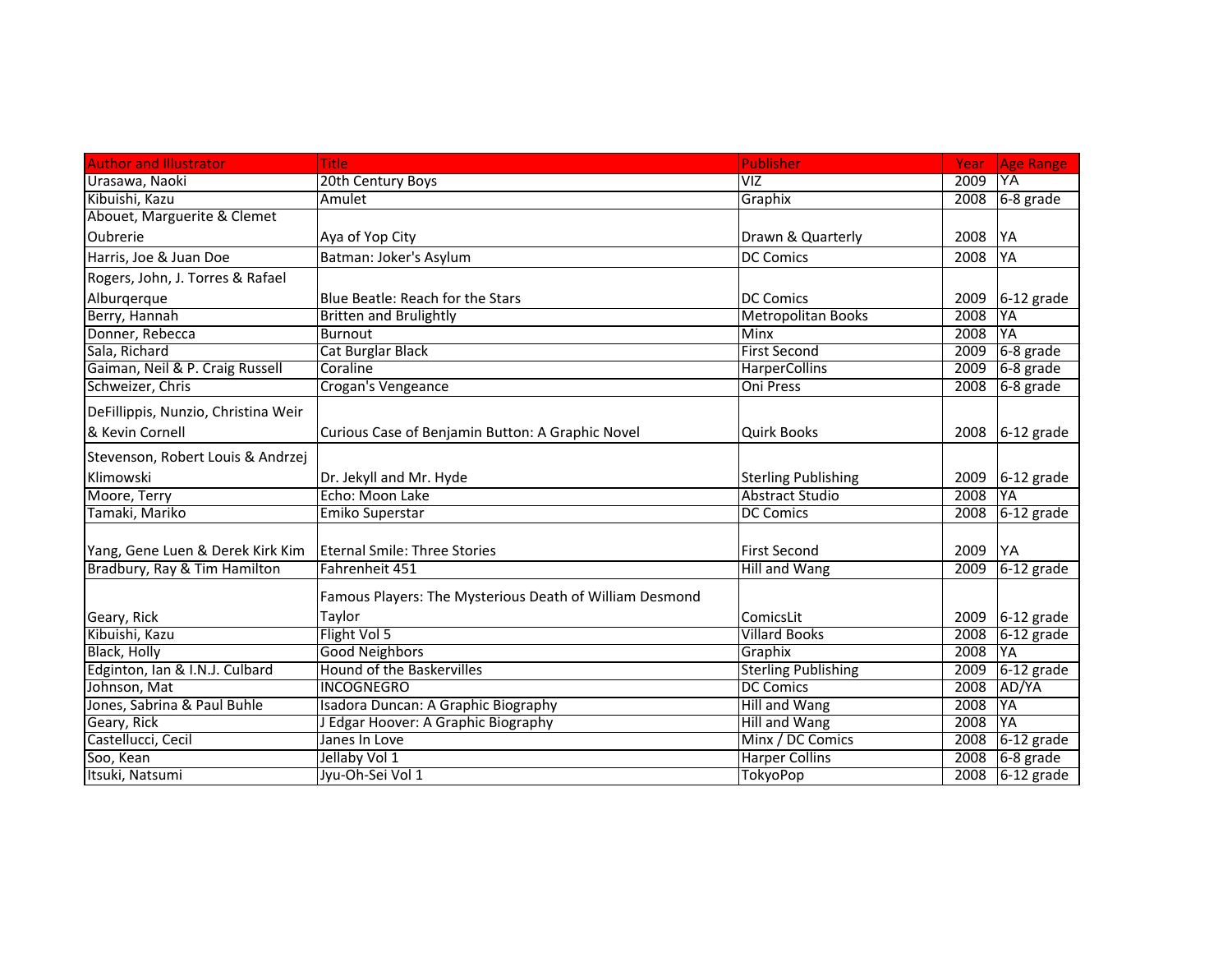| Itsuki, Natsumi                    | Jyu-Oh-Sei Vol 2                                        | <b>TokyoPop</b>              | 2008 | $6-12$ grade    |
|------------------------------------|---------------------------------------------------------|------------------------------|------|-----------------|
| Pyle, Kevin C                      | Katman                                                  | Henry Holt and Co            | 2009 | <b>YA</b>       |
| Abel, Jessica, Gabriel Soria &     |                                                         |                              |      |                 |
| <b>Warren Pleece</b>               | Life Sucks                                              | <b>First Second</b>          | 2008 | AD/YA           |
| Wood, Brian & Ryan Kelly           | Local                                                   | Oni                          | 2008 | AD/YA           |
| Hill, Joe                          | Locke and Key                                           | <b>IDW Publishing</b>        | 2008 | AD/YA           |
| Patterson, James & NaRae Lee       | Maximum Ride                                            | Yen Press                    | 2009 | 6-12 grade      |
| Wood, Brian                        | New York Four                                           | Minx                         | 2008 | YA              |
| Chmakova, Svetlana                 | Nightschool Vol 1                                       | Yen Press                    | 2009 | $6-12$ grade    |
|                                    |                                                         |                              |      |                 |
| Lee, Tony, Sam Hart & Artur Fujita | Outlaw: The Legend of Robin Hood                        | <b>Candlewick Press</b>      | 2009 | 6-12 grade      |
| Urasawa, Naoki                     | Pluto Vol 1                                             | $\overline{VIZ}$             | 2009 | $6-12$ grade    |
| Hale, Shannon & Nathan Hale        | Rapunzel's Revenge                                      | Bloomsbury                   | 2008 | 6-8 grade       |
| Novgorodoff, Danica                | Refresh Refresh                                         | <b>First Second</b>          | 2009 | AD/YA           |
| Loux, Matthew                      | Salt Water Taffy Vol 1                                  | Oni Press                    | 2008 | 6-8 grade       |
| Heuvel, Eric                       | Search                                                  | <b>Farrar Straus Giroux</b>  | 2009 | 6-12 grade      |
| Tamaki, Mariko & Jillian Tamaki    | <b>Skim</b>                                             | <b>Groundwood Books</b>      | 2008 | YA              |
| Phelan, Matt                       | Storm in the Barn                                       | Candlewick                   | 2009 | 6-8 grade       |
| Schultz, Mark, Zander Cannon &     |                                                         |                              |      |                 |
| Kevin Cannon                       | Stuff of Life: A Graphic Guide to Genetics and DNA      | Hill and Wang                | 2009 | $6-12$ grade    |
|                                    | The Photographer: Into War-Torn Afganistan with Doctors |                              |      |                 |
| Guibert, Emmanuel                  | <b>Without Borders</b>                                  | <b>First Second</b>          | 2009 | AD/YA           |
| Ottaviani, Jim, Zander Cannon &    |                                                         |                              |      |                 |
| Kevin Cannon                       | T-Minus: The Race to the Moon                           | <b>Aladdin Books</b>         |      | 2009 6-12 grade |
| Kwitney, Alisa & Joelle Jones      | Token                                                   | Minx Books                   | 2008 | $6-12$ grade    |
| Robinson, Alex                     | Too Cool To Be Forgotten                                | <b>Top Shelf Productions</b> | 2008 | AD/YA           |
| Osada, Yuko                        | Toto!: The Wonderful Adventure Volume 1                 | Del Rey Manga                | 2008 | 6-8 grade       |
| Hennessey, Jonathan                | United States Constitution: A Graphic Adaptation        | Farrar, Straus, and Giroux   | 2008 | $6-12$ grade    |
| Schreiber, Ellen & Rem             | Vampire Kisses: Blood Relatives, Vol 2                  | ToykoPop                     | 2008 | $6-12$ grade    |
| Hicks, Faith Erin                  | War At Ellsmere                                         | <b>SLG Publishing</b>        | 2008 | 6-8 grade       |
| Barry, Lynda                       | What It Is                                              | Drawn & Quarterly            | 2008 | $6-12$ grade    |
| Fies, Brian                        | Whatever Happened to the World of Tomorrow              | <b>Abrams ComicArts</b>      | 2009 | $6-12$ grade    |